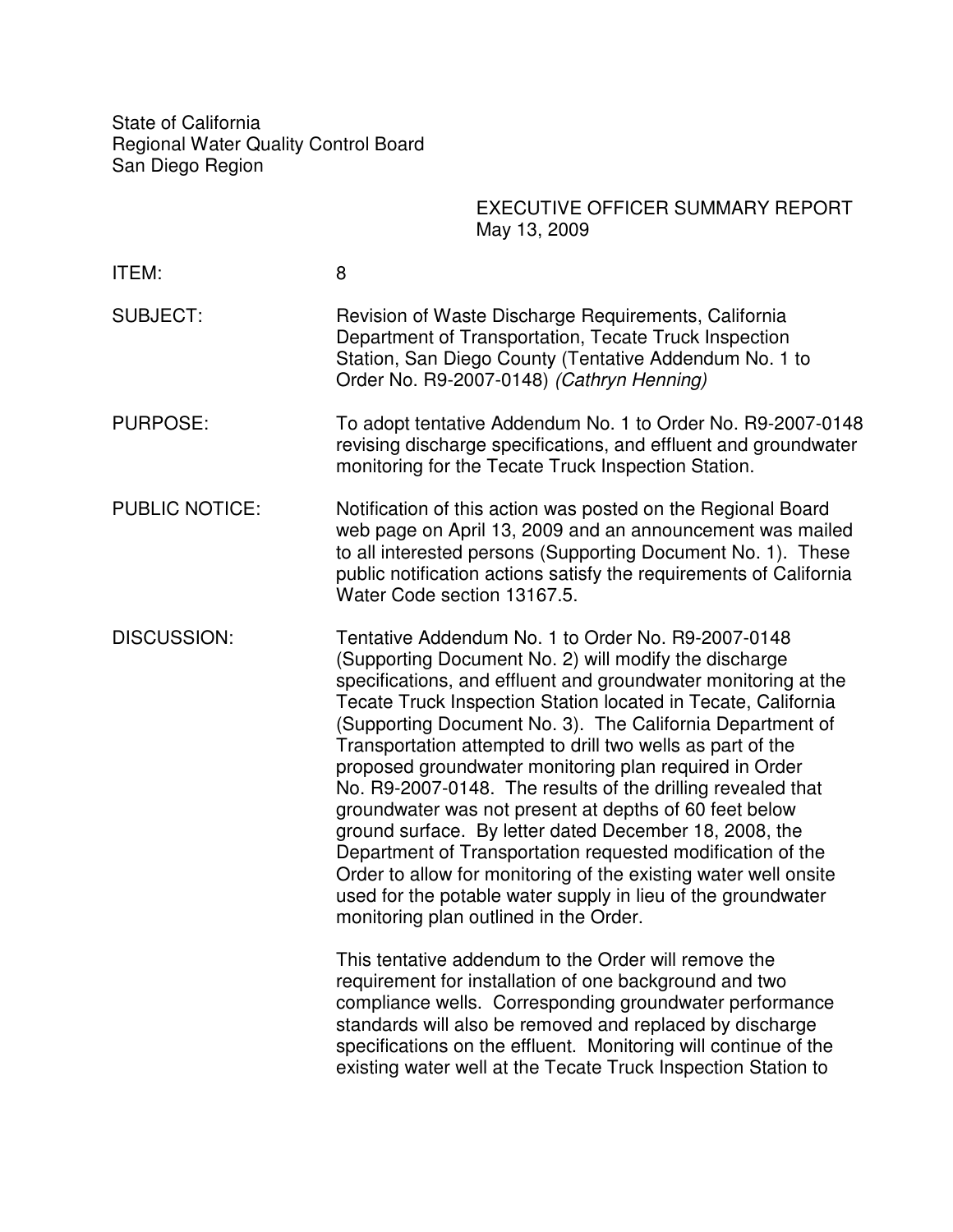|                                        | assess if groundwater at depths greater than 60 feet below<br>ground surface are being impacted by the discharge.                                                                                                                                                                                                       |                                                                               |  |
|----------------------------------------|-------------------------------------------------------------------------------------------------------------------------------------------------------------------------------------------------------------------------------------------------------------------------------------------------------------------------|-------------------------------------------------------------------------------|--|
| <b>KEY ISSUES:</b>                     | Tentative Addendum No. 1 to Order No. R9-2007-0148 will<br>modify requirements for groundwater monitoring at the Tecate<br>Truck Inspection Station. The tentative addendum will also<br>remove groundwater performance standards and establish<br>discharge specifications on the effluent.                            |                                                                               |  |
| <b>LEGAL CONCERNS:</b>                 | None                                                                                                                                                                                                                                                                                                                    |                                                                               |  |
| <b>SUPPORTING</b><br><b>DOCUMENTS:</b> | 1.                                                                                                                                                                                                                                                                                                                      | Public Notification for tentative Addendum No. 1 to<br>Order No. R9-2007-0148 |  |
|                                        | 2.                                                                                                                                                                                                                                                                                                                      | Tentative Addendum No. 1 to Order No. R9-2007-0148                            |  |
|                                        | 3.                                                                                                                                                                                                                                                                                                                      | Location of Tecate Truck Inspection Station                                   |  |
| <b>SIGNIFICANT</b><br><b>CHANGES:</b>  | The tentative addendum removes the requirement for<br>installation of multiple wells to determine compliance with<br>groundwater performance standards. As a result, effluent<br>discharge specifications replace groundwater performance<br>standards in order to determine compliance with Order<br>No. R9-2007-0148. |                                                                               |  |
| <b>COMPLIANCE</b><br><b>RECORD:</b>    | None                                                                                                                                                                                                                                                                                                                    |                                                                               |  |
| <b>RECOMMENDATION:</b>                 | Adoption of tentative Order No. R9-2009-0046.                                                                                                                                                                                                                                                                           |                                                                               |  |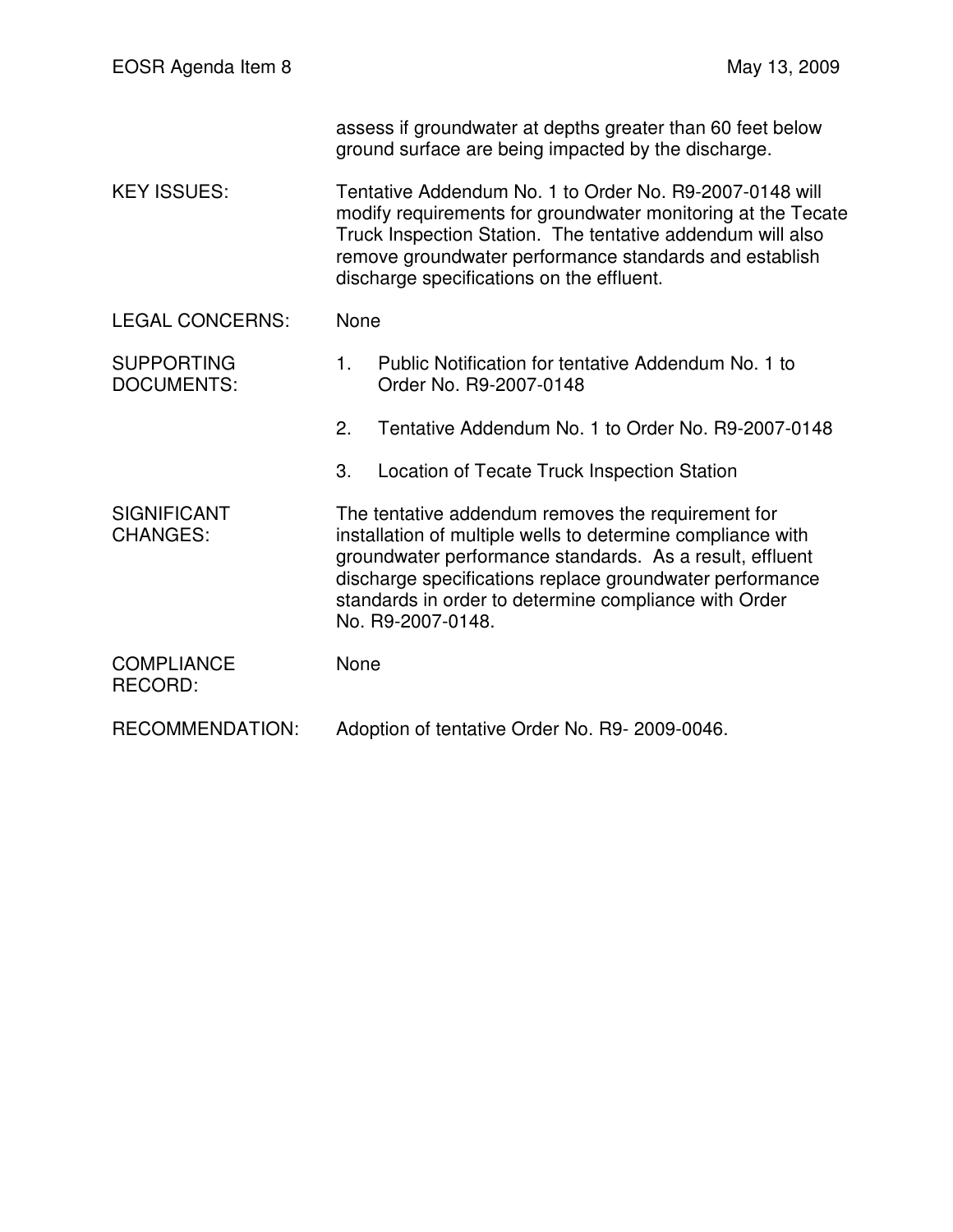## SUPPORTING DOCUMENT NO. 1

#### Public Notification for tentative Addendum No. 1 to Order No. R9- 2007-0148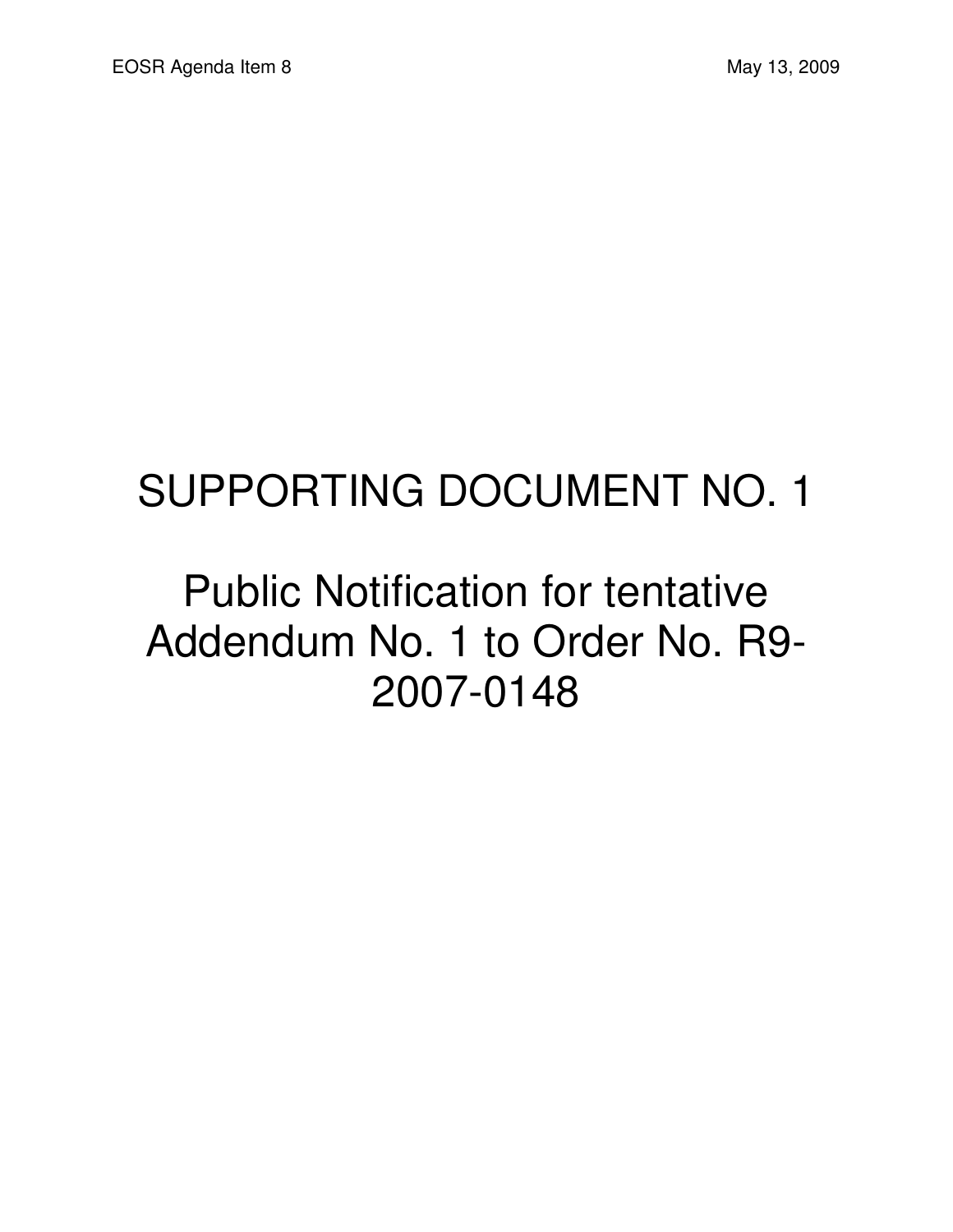## SUPPORTING DOCUMENT NO. 2

#### Tentative Addendum No. 1 to Order No. R9-2007-0148